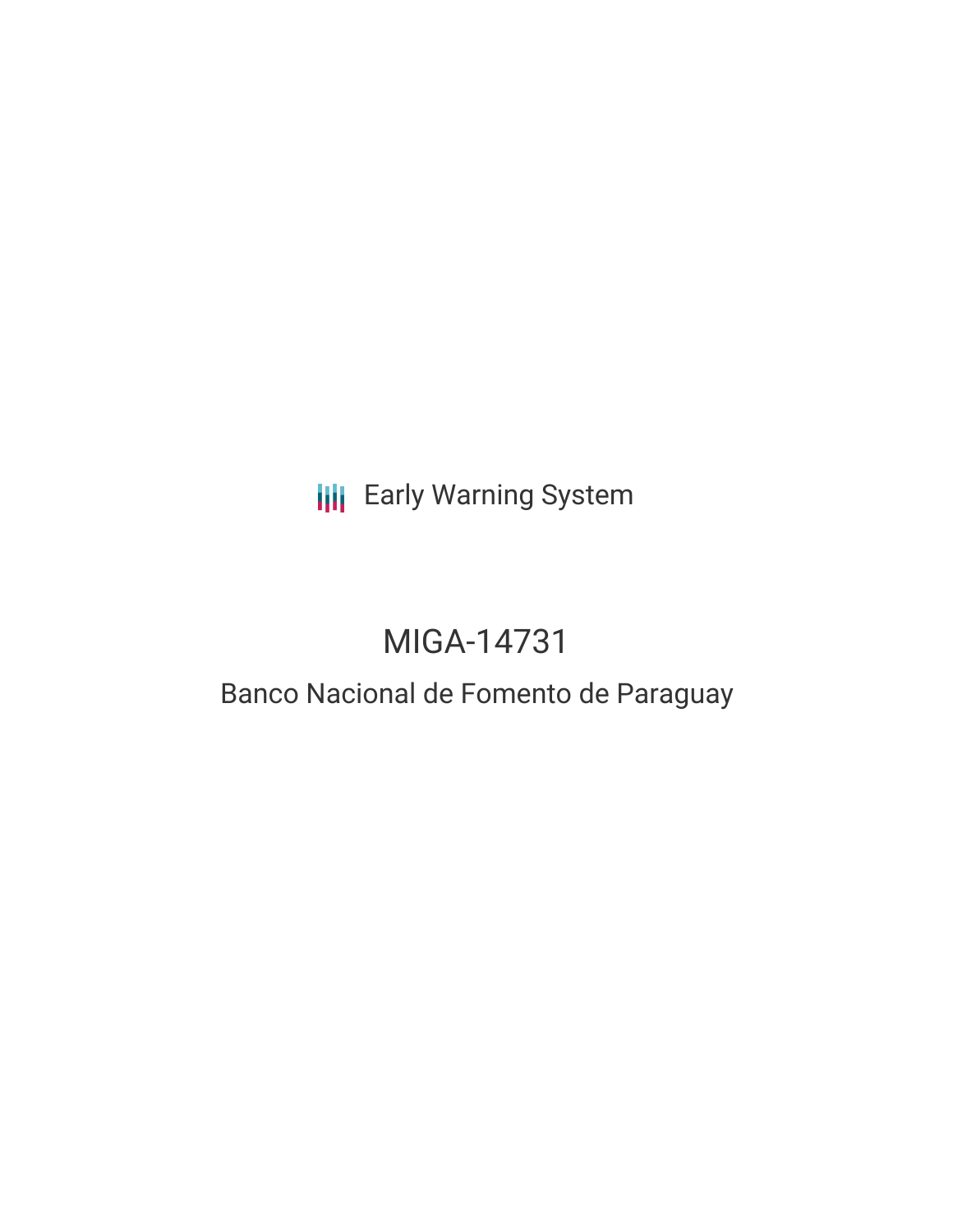

### **Quick Facts**

| <b>Countries</b>               | Paraguay                                        |
|--------------------------------|-------------------------------------------------|
| <b>Financial Institutions</b>  | Multilateral Investment Guarantee Agency (MIGA) |
| <b>Status</b>                  | Proposed                                        |
| <b>Bank Risk Rating</b>        | FI                                              |
| <b>Voting Date</b>             | 2020-10-31                                      |
| <b>Borrower</b>                | Citibank, N.A.                                  |
| <b>Sectors</b>                 | <b>Education and Health, Finance</b>            |
| <b>Investment Type(s)</b>      | Guarantee                                       |
| <b>Investment Amount (USD)</b> | \$133.00 million                                |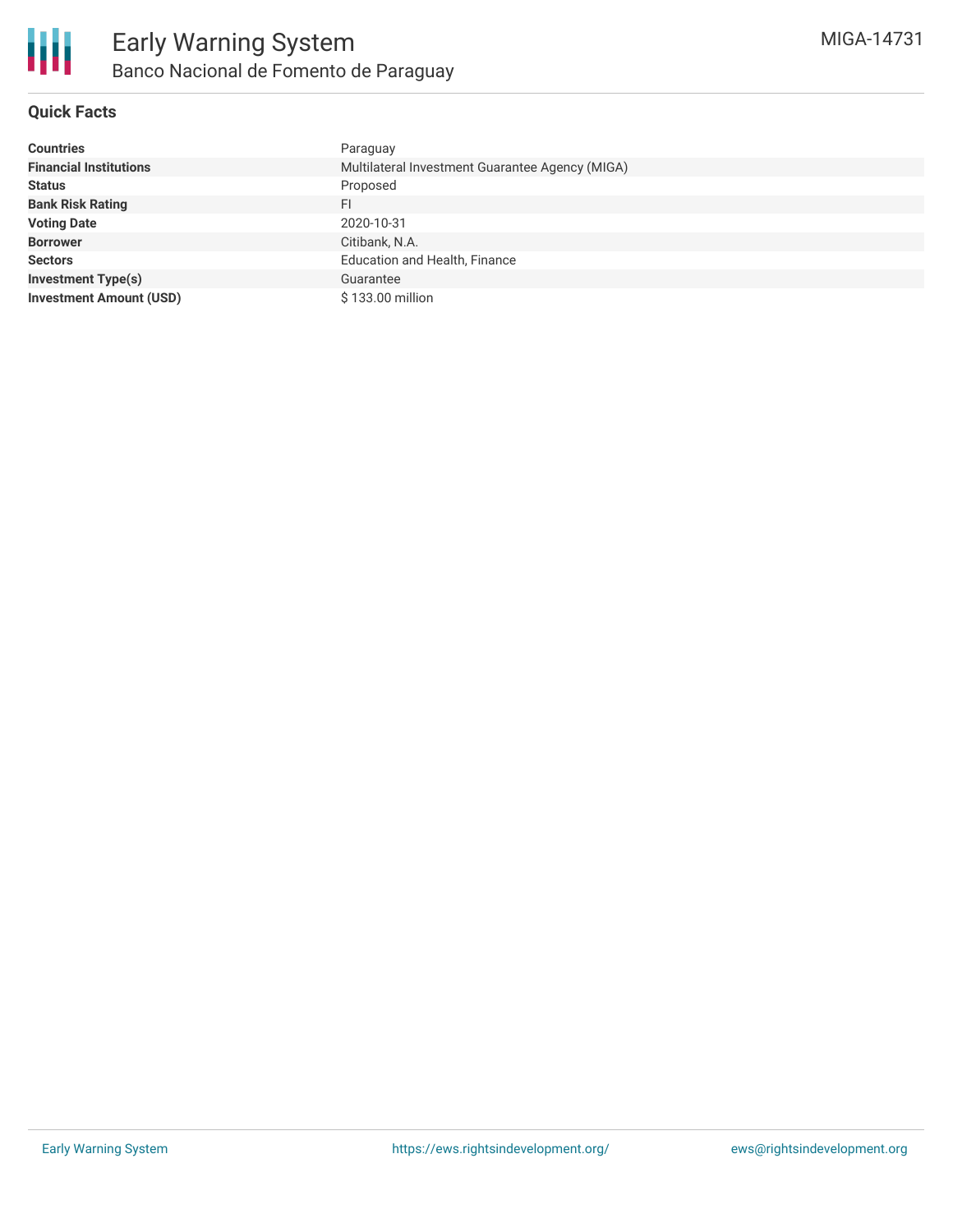## **Project Description**

#### PROJECT DESCRIPTION

This summary covers an application made byBanco Nacional de Fomento (BNF)to cover a proposed lending facility to be provided to BNF by Citibank N.A. and other financial institutions yet-to-be identified.MIGA's coverage has been sought in relation to a Non-Honoring of Sovereign Financial Obligations by a State-Owned Enterprise (NHFO-SOE) guarantee for a US dollar debt financing structure of up to US\$ 133 million with a tenor of up to 7 years.

The MIGA guaranteed facility will be used by BNFto finance the Economic Recovery Plan (ERP), recently announced by the Government of Paraguay (GoP). The proceeds of the MIGA-covered loan(s) will allow BNF to provide long term funding in USD to export-oriented companies operating in the productive sectors of the country (agriculture, livestock, commercial, industrial, services), as outlined by the ERP. The expected final use of the proceeds will enable export-oriented companies to finance their investment needs and liability management to recover from the negative impacts of the COVID-19 crisis.

#### ENVIRONMENTAL CATEGORIZATION

This Project is a Category FI-2 project according to MIGA's Policy on Environmental and Social Sustainability (2013). BNF is a state-owned bank providing universal banking services to corporations and individuals across 80 branches in Paraguay.

MIGA analyzed BNF's portfolio for types of transactions, tenor, size, industry sectors, and exposure to MIGA's Exclusion List. As of September 1, 2020, retail banking accounts for approximately 59% of BNF's total portfolio, corporate finance is about 8%, and the SME portfolio is about 33%. Corporate finance includes among others exposure to sectors such as agribusiness, manufacturing, retail & trade, and services. BNF does not have exposure to sectors on the MIGA Exclusion List, coal-related activities, extractives sectors or activities related to palm-oil. The use of proceeds of the Loan Facility will exclude high-risk activities that may include (a) involuntary resettlement; (b) potential adverse impacts on Indigenous Peoples; (c) significant risks to or impacts on the environment, community health and safety, biodiversity, cultural heritage; or (d) significant occupational health and safety risks.

The main environmental and social (E&S) risks of this project are associated with BNF's lending activities and its capacity to manage these risks. The applicable E&S requirements are the MIGA's Exclusion List; applicable national environmental and social laws and regulations; sector risk-screens as applicable; and the MIGA's Performance Standards.

BNF has appointed an Environmental and Social Risk Officer and has an Environmental and Social Management System in place which includes risk categorization, screening against a list of prohibited activities, and a set of sector guidelines and requirements, applicable to client activities related to for example agriculture and construction. A summary of the ESMS is publicly available on theBNF website.

There is a strategy and commitment to Corporate Social Responsibility (CSR) and BNF supports various related initiatives and associations in the field of education, health, sport, culture, and ecology. In addition, BNF has a process to receive and respond to external communication regarding BNF's operations and business activities.

BNF has a set of policies related to human resources reflecting national requirements, including conditions of employment and compensation, working time, benefits and performance management, talent management, redundancy policy (which covers retrenchment), non- discrimination, grievance redress, provisions for the employees' organizations and a worker's grievance mechanism.

BNF has a Business Continuity Plan and an Emergency Response and Evacuation Plan in place. These documents cover emergency response procedures, crisis management and business recovery protocols for the critical business processes, internal/external notification, requirements for training and drills and the requirements for auditing of the business continuity

plans.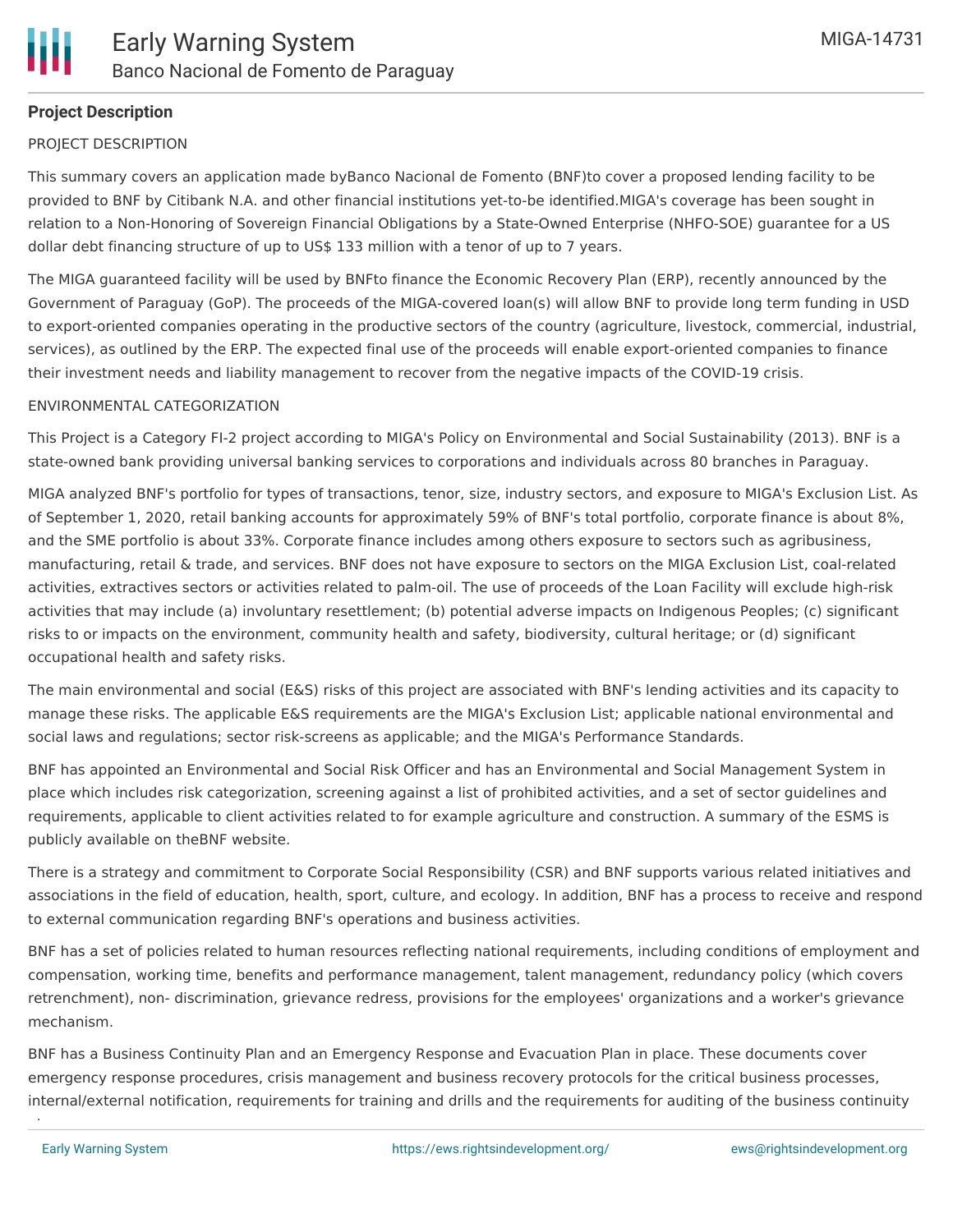### **Investment Description**

Multilateral Investment Guarantee Agency (MIGA)

Guarantee for a US dollar debt financing structure of up to US\$ 133 million